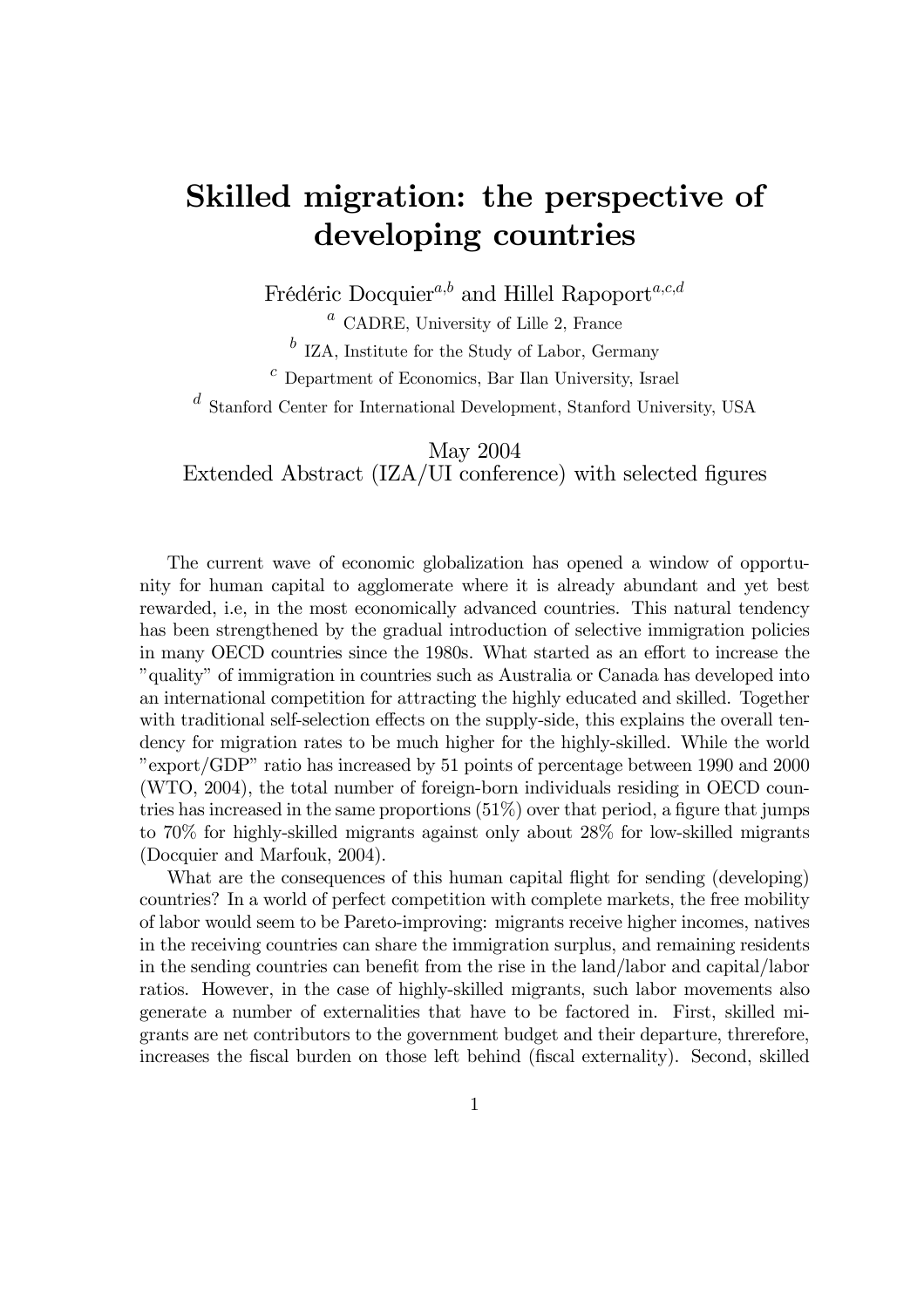labor and unskilled labor complement one another in the production process; in a context of scarcity of skilled labor and abundant unskilled labor, as is the case in developing countries, skilled labor migration may have a substantial negative impact on low-skilled workers' productivity and wages (intragenerational spillover) and increase domestic inequality. Third, human capital depletion through emigration would seem to impact negatively on a country's growth prospects, inasmuch as human capital formation is now viewed as a central engine of growth (intergenerational spillover). Fourth, as demonstrated in various new economic geography frameworks (e.g., Fujita et al., 1999), skilled labor is instrumental to attracting FDIs and fostering R&D expenditures (technological externality); hence, the mobility of human capital is contributing to the concentration of economic activities in specific locations, at the expenses of origin regions. Finally, it may also induce positive feedback effects as skilled emigrants continue to affect the economy of their origin country. Such possible feedbacks include migrants' remittances, return migration after additional skills have been acquired abroad, and the creation of networks that facilitate trade, capital flows and knowledge diffusion.

Given the many channels involved, an evaluation of the exact impact of the migration of skilled labor (the "brain drain") for source countries is a very complex task. However, as we shall advocate in this paper, most of this impact may ultimately be captured through the effect of emigration on the composition of the labor force, that is, on the stock of human capital per worker remaining in the home country. Until recently, empirical attempts in this direction have been hampered by the lack of harmonized international data on migration by origin country and education level. In the absence of such empirical material, the debate has remained almost exclusively theoretical. The early "brain drain" literature of the 1970s emphasized its negative consequences for those left behind. Its main conclusions were that skilled emigration contributes to increased inequality at the international level, with the rich countries getting richer at the expenses of the poorer countries. By contrast, more recent contributions ask whether the traditional negative effects of the brain drain stressed in the early literature may be offset by possible beneficial effects arising from remittances, return migration, creation of trade and business networks, and possible incentive effects of migration prospects on human capital formation at home. In particular, a new brain drain theoretical literature has emerged around the idea that migration prospects may well foster human capital formation in developing countries even after actual emigration is netted out; this literature studies the conditions under which the overall effect of the brain drain may be positive and, consequently, result in reduced international inequality.

During the last two decades, there has been a significant increase in the magnitude of the brain drain. However, as recent theories show, it could be that some developing countries have experienced a social gain from this brain drain. We first summarize in Section 2 the data on the magnitude of the brain drain, and then provide new estimates on the international mobility of the highly skilled; our measures are based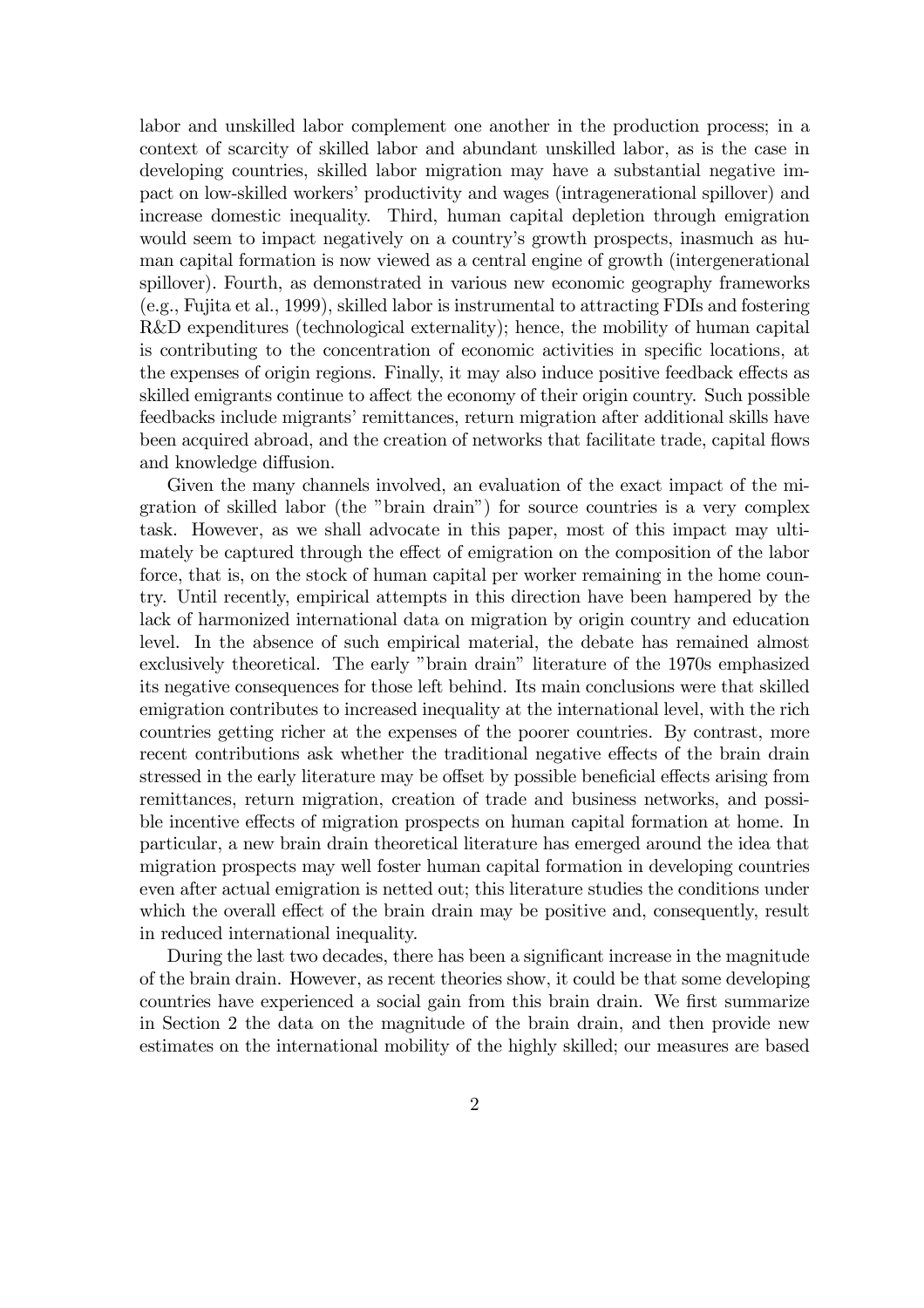on immigration data collected from nearly all OECD countries for 1990 and 2000 by Docquier and Marfouk (2004). These data show that the brain drain has gained in magnitude over the period covered although substantial differences remain across countries and regions. Section 3 presents the theoretical arguments of the "new" and "old" brain drain literatures in a fully harmonized framework: we first review the early brain drain literature, and contrast it to more recent models. We also review the various channels whereby skilled migrants may impact on their home country after they have left (remittances, return migration, networks), and provide evidence on these different channels when available. Section 4 is dedicated to policy discussions, with emphasis on migration policy, education policy, and fiscal policy in a context of international migration. Section 6 concludes.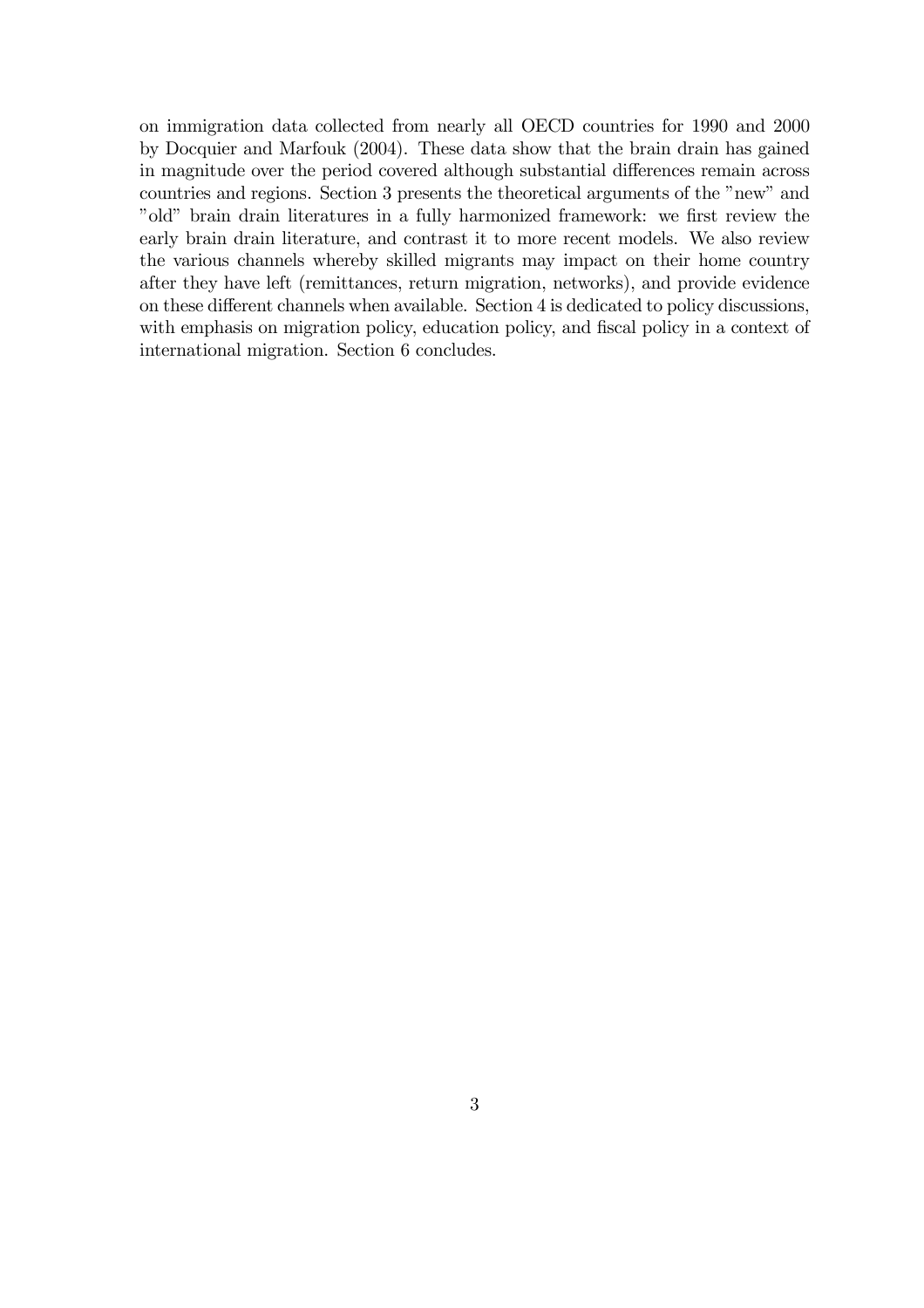

**Figure 1. Skilled workers' and total emigration rates** *(with 2-order polynomial trend)*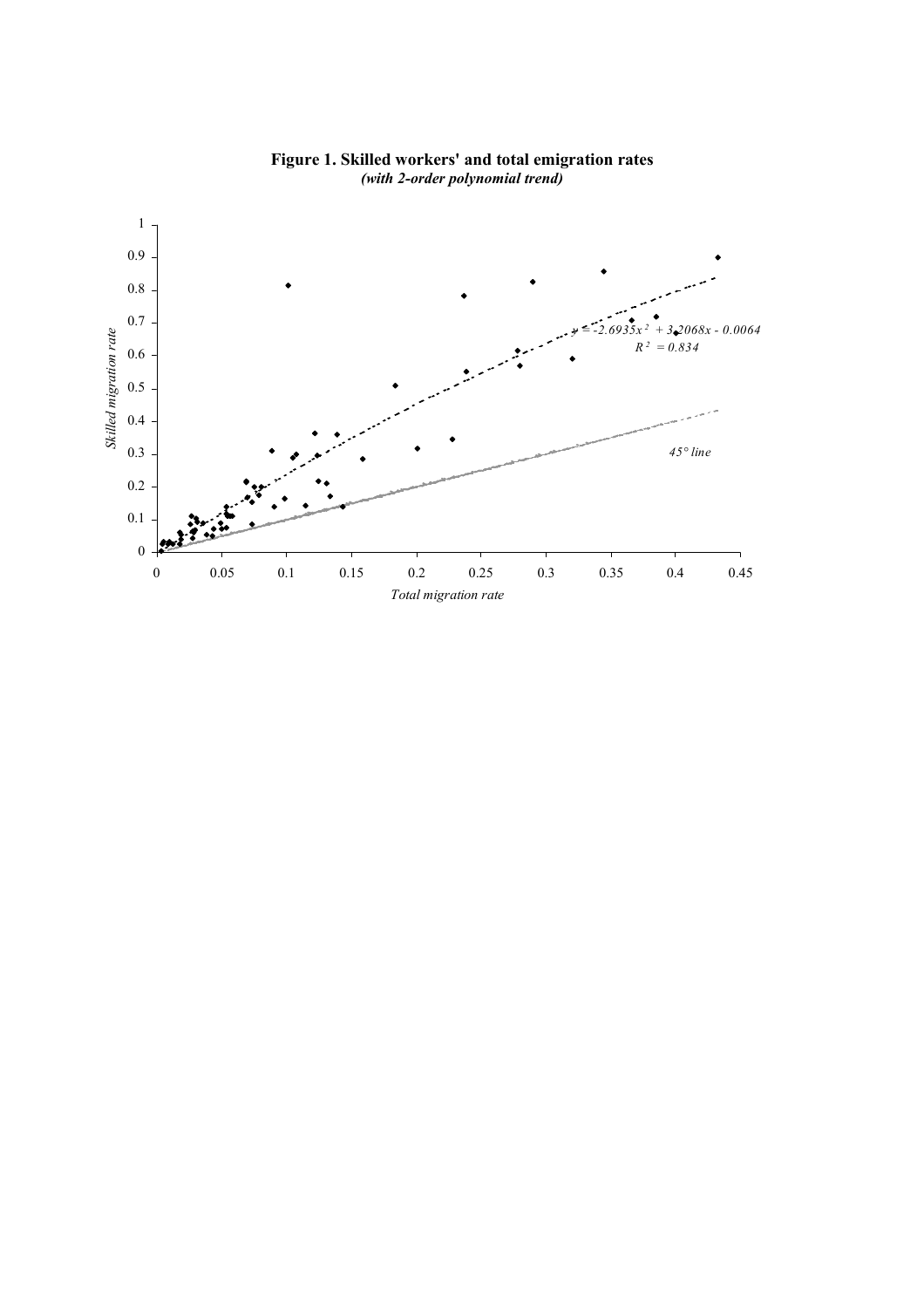**Figure 2. Immigration structure in the OECD area**

*A. Destination of skilled immigrants in percent of the OECD*



*B. Skilled immigrants in percent of the immigration stock*



*C. Percentage of skilled immigrants from low income countries*

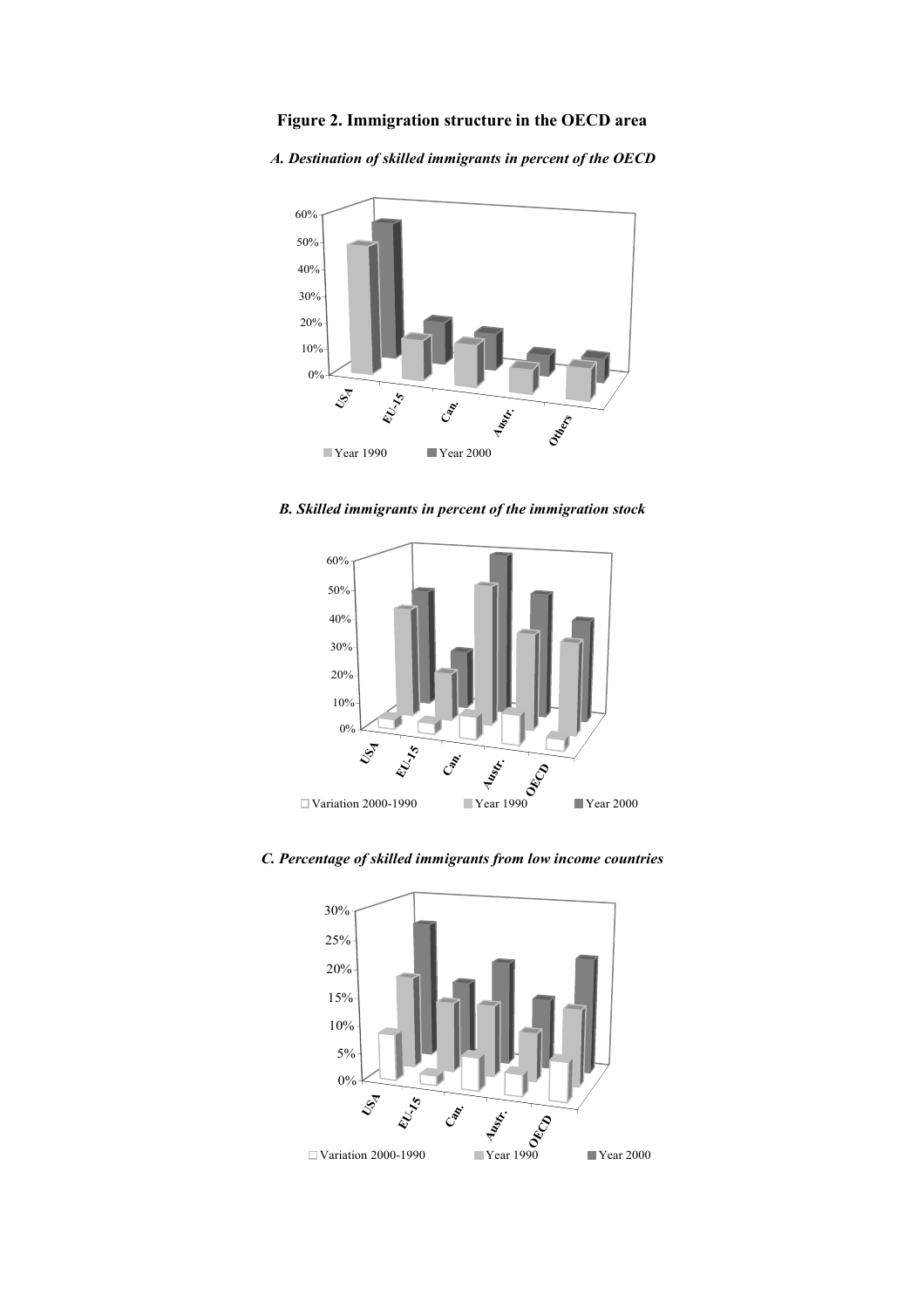|                  | <b>Emigration stock in 2000</b> |           | <b>Emigration rate in 2000</b> |       | <b>Emigration rate in 2000</b> |         |
|------------------|---------------------------------|-----------|--------------------------------|-------|--------------------------------|---------|
|                  | 30 largest stocks               |           | 30 highest rates               |       | <b>30 lowest rates</b>         |         |
| 1                | <b>United Kingdom</b>           | 1 542 011 | Haiti                          | 81.6% | Sweden                         | 4.4%    |
| $\mathbf{2}$     | Philippines                     | 1 260 879 | Somalia                        | 58.6% | Egypt                          | 4.2%    |
| 3                | India                           | 1 021 613 | Ghana                          | 42.9% | China                          | 4.2%    |
| 4                | Germany                         | 1 016 007 | Mozambique                     | 42.0% | India                          | 4.2%    |
| 5                | China                           | 906 337   | Sierra Leone                   | 41.0% | Moldova                        | 4.2%    |
| 6                | Mexico                          | 901 347   | Vietnam                        | 39.0% | France                         | 3.9%    |
| 7                | Canada                          | 566833    | Nigeria                        | 36.1% | Libya                          | 3.8%    |
| 8                | Italy                           | 470 331   | Madagascar                     | 36.0% | Burma (Myanmar)                | 3.4%    |
| $\boldsymbol{9}$ | Vietnam                         | 446895    | El Salvador                    | 31.5% | Venezuela                      | 3.3%    |
| 10               | <b>United States</b>            | 428 078   | Nicaragua                      | 30.9% | <b>Brazil</b>                  | 3.3%    |
| 11               | Korea, North                    | 422 518   | Lebanon                        | 29.7% | Burkina Faso                   | 3.3%    |
| 12               | Korea, South                    | 384 497   | Croatia                        | 29.4% | <b>Belarus</b>                 | 3.0%    |
| 13               | Poland                          | 379 266   | Cuba                           | 28.9% | Nepal                          | 2.7%    |
| 14               | Cuba                            | 336419    | Hong Kong                      | 28.7% | Georgia                        | 2.6%    |
| 15               | Japan                           | 331892    | Papua New Guinea               | 28.2% | Azerbaijan                     | 2.6%    |
| 16               | France                          | 301 717   | Sri Lanka                      | 27.5% | Spain                          | 2.6%    |
| 17               | Iran                            | 282 587   | Kenya                          | 26.3% | Argentina                      | 2.5%    |
| 18               | Taiwan                          | 280 710   | Angola                         | 25.6% | Australia                      | 2.3%    |
| 19               | <b>Russian Federation</b>       | 263 041   | Senegal                        | 24.1% | Paraguay                       | 2.3%    |
| 20               | Jamaica                         | 260 850   | Honduras                       | 21.8% | Thailand                       | 2.2%    |
| 21               | Hong Kong                       | 254 805   | Dominican Republic             | 21.7% | Indonesia                      | 2.0%    |
| 22               | <b>Brazil</b>                   | 254 467   | Uganda                         | 21.6% | Japan                          | 1.5%    |
| 23               | Netherlands                     | 240 494   | Guatemala                      | 21.5% | Russian Federation             | 1.3%    |
| 24               | Ukraine                         | 237 395   | Burundi                        | 19.9% | Kazakhstan                     | $1.1\%$ |
| 25               | Colombia                        | 232 596   | Rwanda                         | 19.0% | Uzbekistan                     | 1.0%    |
| 26               | Ireland                         | 220 545   | Serbia and Montenegro          | 17.4% | Kyrgyzstan                     | $0.7\%$ |
| 27               | Romania                         | 217 198   | Ethiopia                       | 17.0% | Saudi Arabia                   | 0.7%    |
| 28               | Peru                            | 183 915   | United Kingdom                 | 16.7% | Tajikistan                     | 0.7%    |
| 29               | Pakistan                        | 174 884   | Tanzania                       | 15.8% | <b>United States</b>           | 0.5%    |
| 30               | New Zealand                     | 172 582   | Slovakia                       | 15.3% | Turkmenistan                   | 0.1%    |

## **Table A. Emigration (stocks or rates) of skilled workers in selected countries (excluding countries with population < 4 millions)**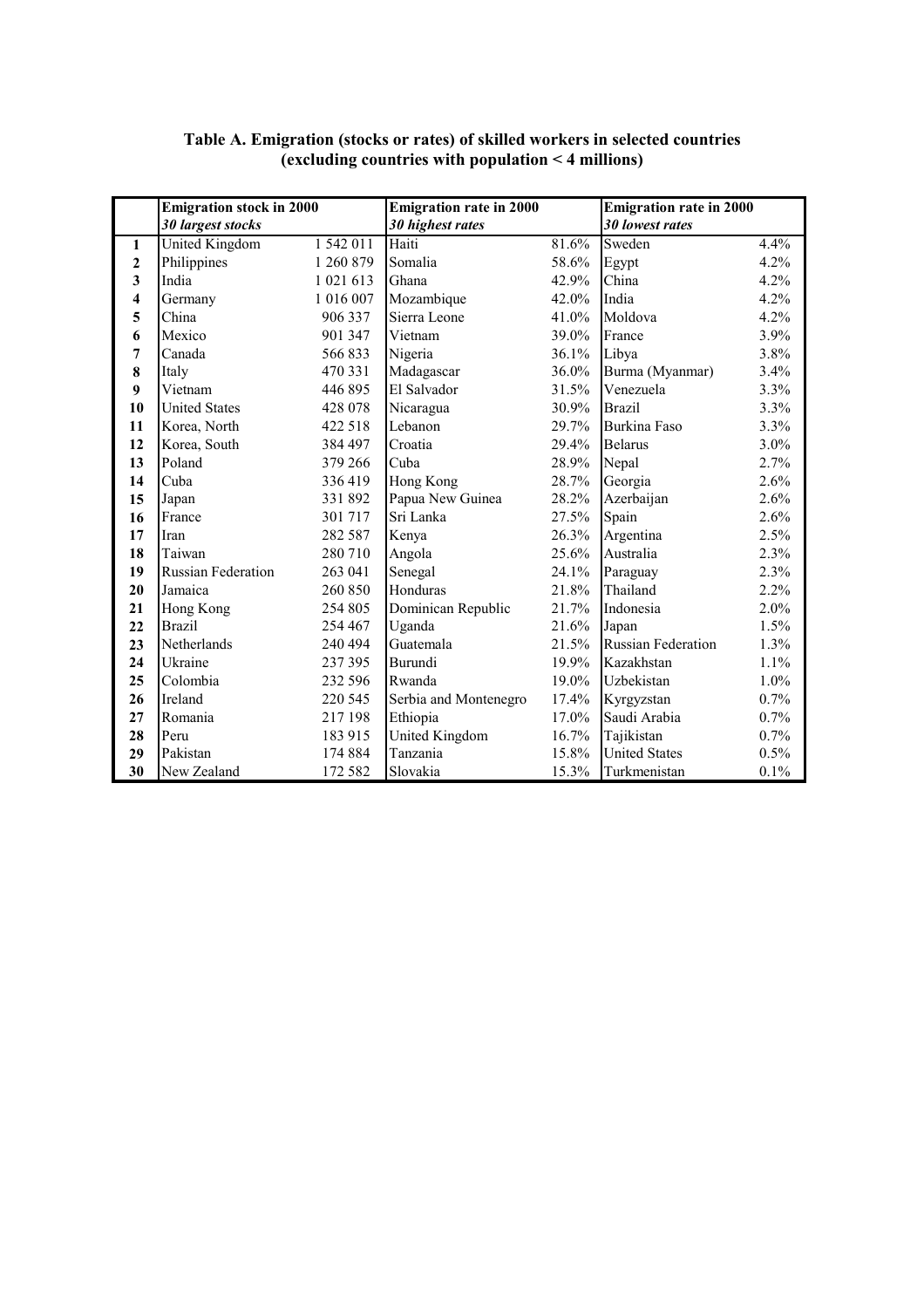

**Figure 3. Skilled workers emigration rates by country group**





![](_page_6_Figure_4.jpeg)

![](_page_6_Figure_5.jpeg)

![](_page_6_Figure_6.jpeg)

![](_page_6_Figure_7.jpeg)

 $1990 \equiv 2000$